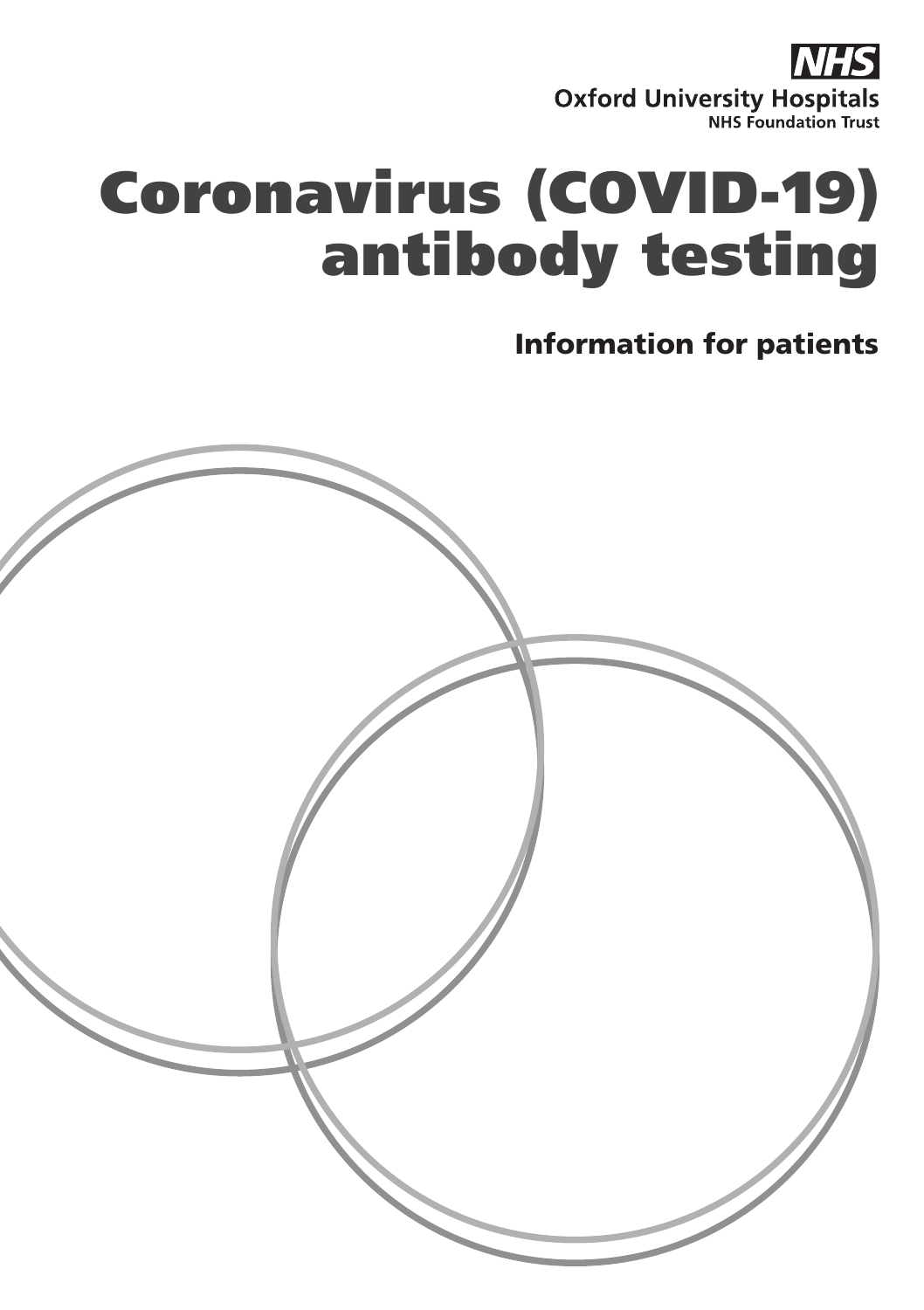## Coronavirus (COVID-19) antibody testing

You have been given this leaflet because you have been offered a COVID-19 antibody test today.

The information in this leaflet explains

- what an antibody test is
- what the results mean
- what you can expect after being tested.

## What is an antibody test?

#### **Antibodies are substances that your body produces in response to viruses and other infections in your blood.**

They are one of your body's ways of fighting disease. This antibody test is used to detect antibodies your body may have produced against the COVID-19 virus. The test involves taking a small amount of your blood and testing it for these antibodies. The antibody test is different to the swab test for COVID-19 that collects fluid from your nose and throat to check whether you have the virus now.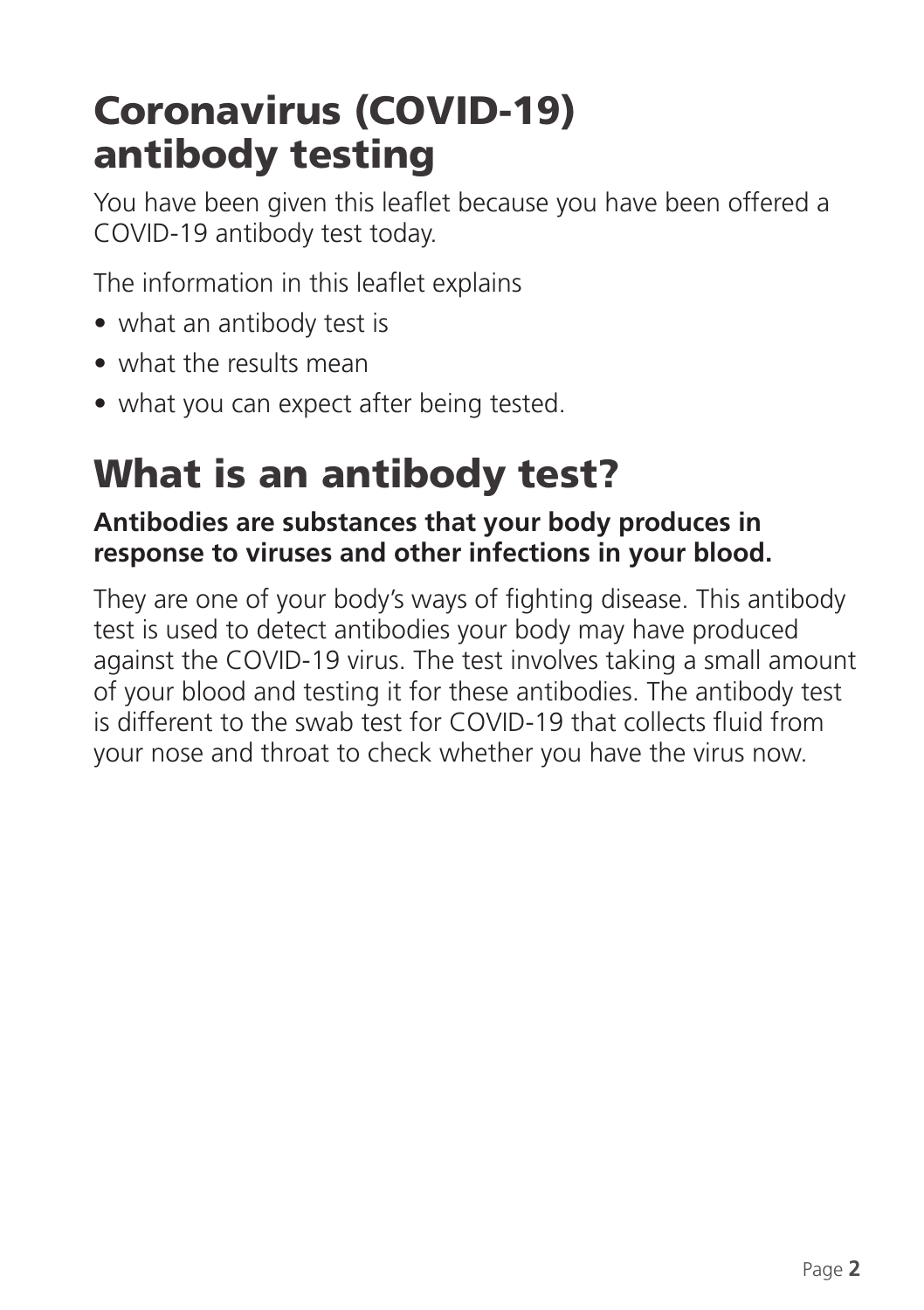## What do antibody test results mean?

A positive antibody test shows that you have developed antibodies to the virus. This indicates that you have had the virus, even if you have not had symptoms.

The immune system is the name given to the different ways in which your body fights infections. Your immune system might have responded to the virus even if you did not feel ill and did not know you had COVID-19.

Knowing this information helps us to understand how many of the population have already had the virus. However, the test is not guaranteed to identify everyone who has had the virus. Some people who have been infected may still have a negative test.

It is important to stay alert even if you test positive for antibodies to the virus. COVID-19 is a new disease, and we are still learning how the immune system reacts to it. We do not know, for example, how long antibodies can work against the virus. We also don't know if having antibodies means you can't pass the virus on to others, or become ill with COVID-19 again yourself.

We will understand the virus better as we carry out more studies and collect more evidence.

## If you test positive for antibodies, can you ignore lockdown restrictions?

**No**. There is no evidence yet to say that if you have already had the virus you are immune. Official advice from the World Health Organisation is clear about this.

You should continue to practice social distancing measures and to follow Government guidelines. You must also do everything you can, such as frequently washing your hands, to prevent the spread of the virus.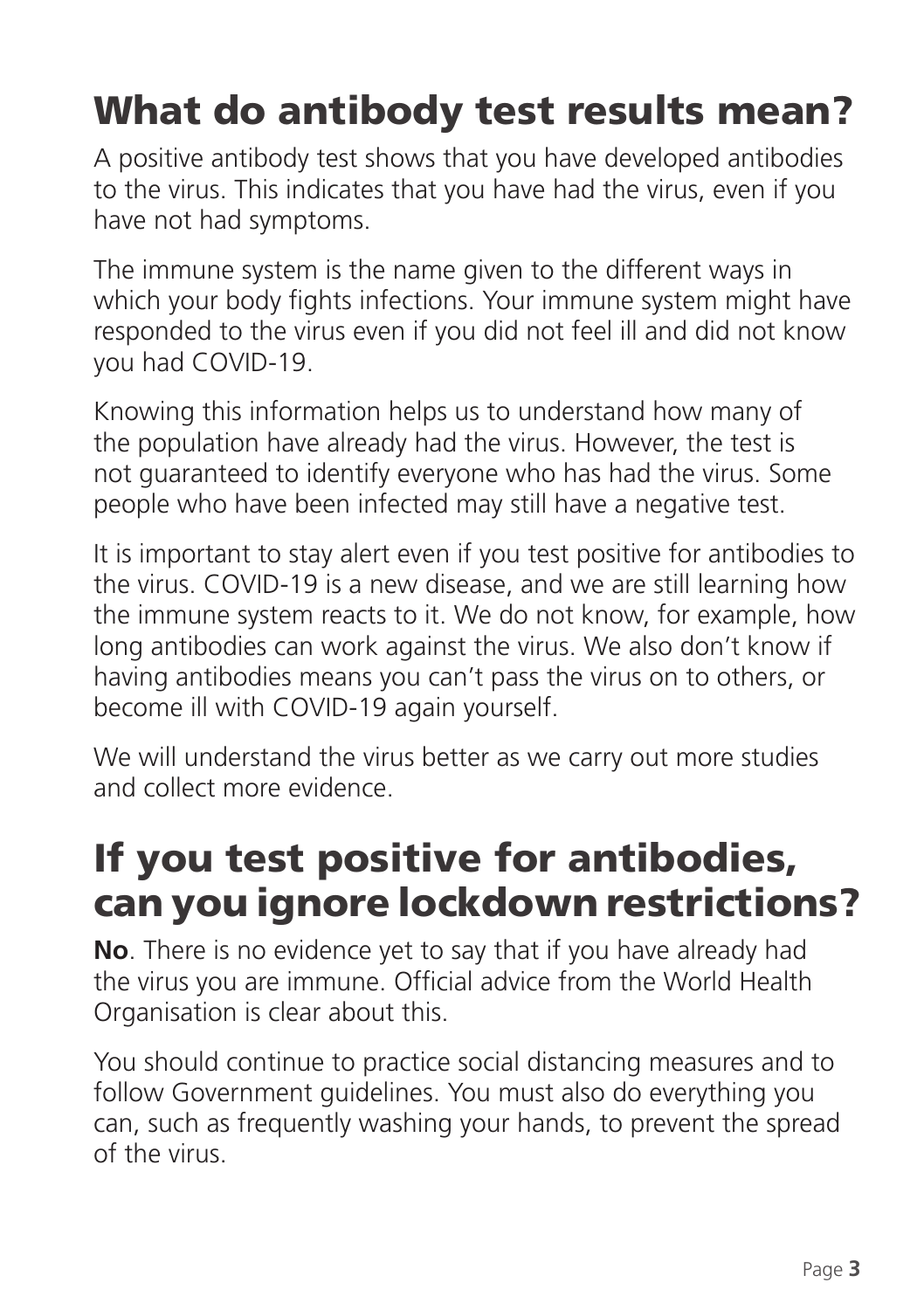## When and how will I be told the result?

It usually takes 24 - 48 hours from taking the blood test before the result is available. If you are an inpatient staying in the hospital, the medical team looking after you will tell you your test result.

If you are an outpatient, or have already left the hospital when the result becomes available, the medical team that organised the test will write to your GP. They will also send a copy of the letter to you.

### How else will my information be used?

Your result will be made anonymous so that there is no link between your test and personal information like your name. Results from across the country will provide information about the amount of COVID-19 in different regions. This will help organisations like Public Health England understand better how the disease spreads.

## Are there any risks to having the test?

Taking a sample of blood is a routine procedure that many people experience for many different reasons. While the procedure is safe, there are some risks related to having any kind of blood test.

These might include feeling dizzy or faint during or after the test, or bruising where the needle entered your skin. Serious complications such as infection in the place where blood was taken or phlebitis (swelling of the vein) are possible, but extremely unlikely. There are no specific risks related to this antibody test.

If you have any questions about this, please do speak to the team looking after you. They will be happy to explain everything in more detail and answer your questions.